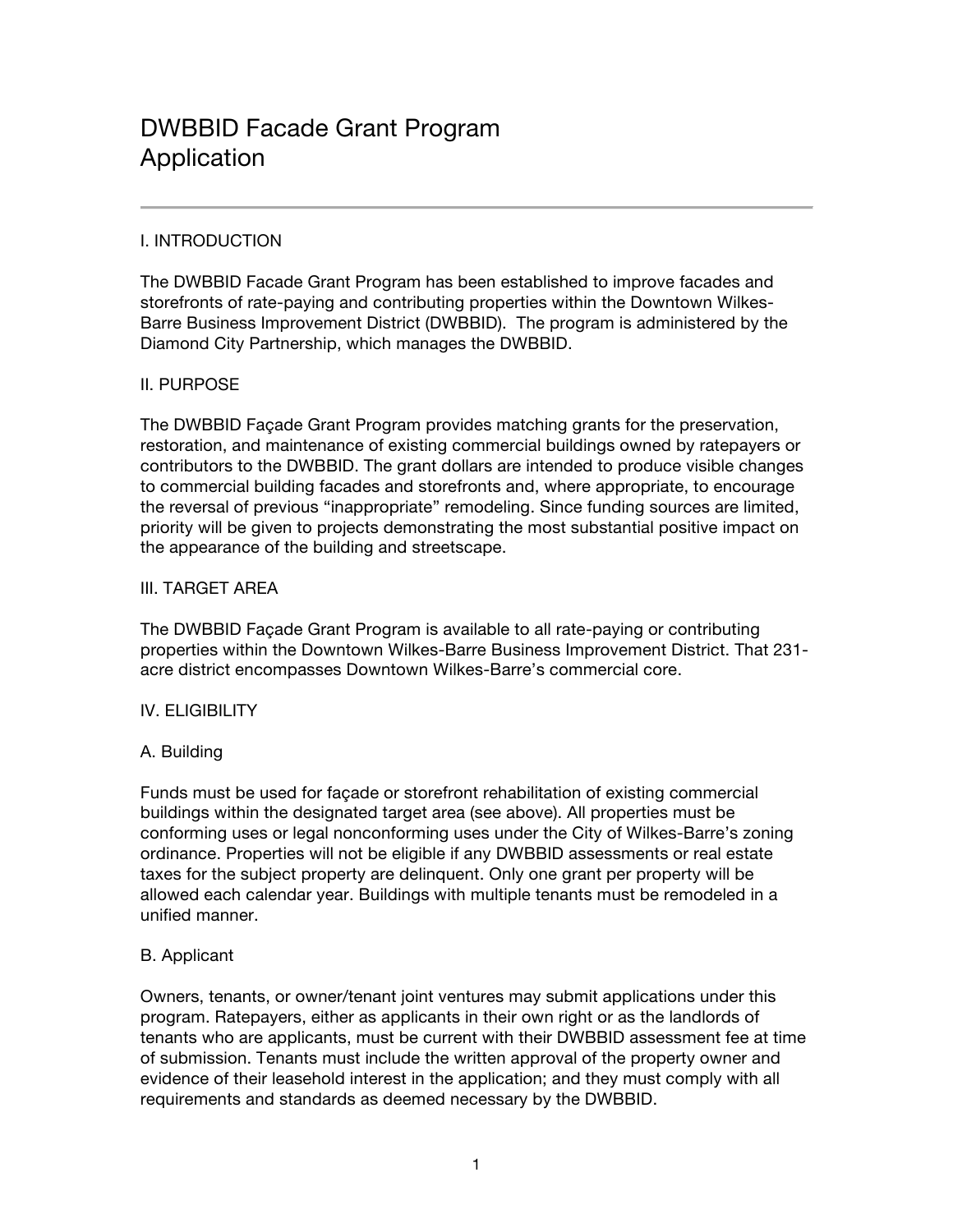#### C. Activities

1. Eligible Activities:

Eligible activities shall include, but are not limited to, the following:

A. Design and maintenance improvements made to front, rear or side building elevations. NOTE: Priority will be given to front facades.

B. Repair and/or replacement of original building materials and decorative details that are deteriorated or missing.

C. Repair of non-original materials that cannot be removed due to deterioration of the underlying original building material.

D. Cleaning of exterior building surfaces.

E. Tuck pointing and masonry repair.

F. Painting.

G. Repair, replacement or addition of entrances, doors, display windows, transoms or upper-story windows.

H. Landscaping improvements connected to existing structure.

I. Exterior improvements for the handicapped including ramps, doors, door openers, walks, guardrails, no-slip materials or level platforms at doors.

- J. Exterior signage repaired, rehabilitated, or new.
- 2. Ineligible Activities

The following activities are not eligible for funding by this program:

A. Roof repairs.

- B. Construction of new buildings.
- C. Structural additions to existing buildings.
- D. Purchase of property and/or buildings.
- E. Equipment.
- F. Interior fixtures & furnishings.
- G. Inventory or operating capital.
- H. Design fees.

All applicants must utilize the Diamond City Partnership's design standards as the basis for any façade or storefront improvements to be funded by the DWBBID Façade Grant Program.

#### V. PROGRAM FUNDING

This is a matching-grant program; in other words, the applicant must put in \$1 of private funding for every \$1 of Façade Grant funding that they receive, up to a maximum of \$2,500.00.

All grant funds are allocated and administered by DCP, which manages the DWBBID. The grant runs on a "first come, first serve" basis, and funds are available up to the amount budgeted annually by DCP. Grant amounts and formulas are subject to change.

Buildings shall be eligible for grant funding only once per calendar year, and each building is eligible for a maximum of \$2,500.00 per calendar year.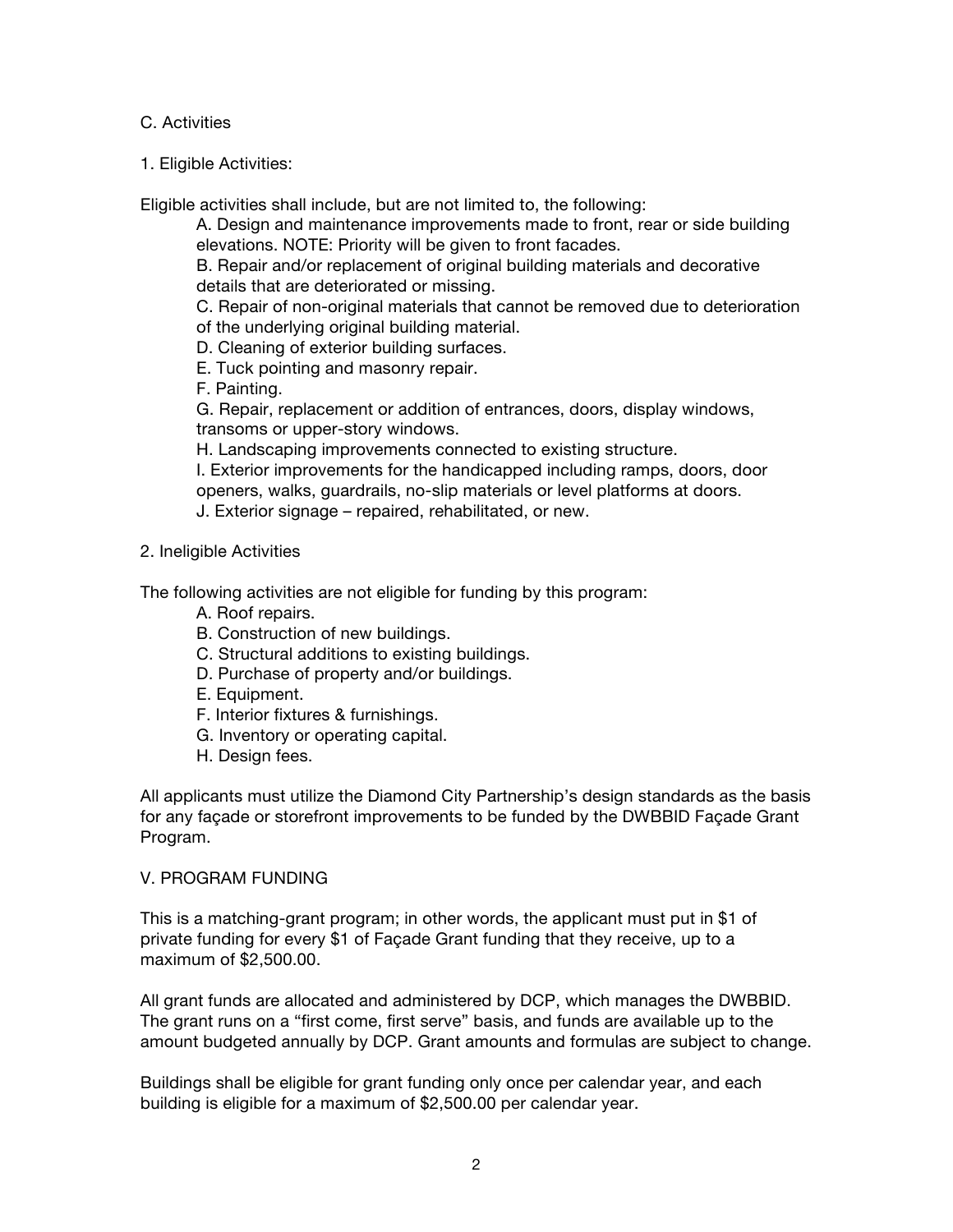#### VI. DESIGN STANDARDS

All applicants must utilize the Diamond City Partnership's design standards as the basis for any façade or storefront improvements to be funded by the DWBBID Façade Grant Program.

The design standards are intended to ensure that all improvements funded by the Façade Grant Program:

- Preserve a property's distinctive historic or architectural features.

- Complement the surrounding built environment and urban context.

- Respect the architectural and historical scale, color, rhythm and proportions of the building and its neighbors.

- Incorporate signage and awnings that are architecturally compatible and contributes positively to the historic character of Downtown.

The design standards are described further in the enclosed document. DCP reserves the right to add to the standards described in the enclosed document at any time.

#### VII. APPLICATION PROCESS

- 1. The applicant obtains application and design standards from the Diamond City Partnership to develop ideas for improvements. *Please note:* applicants are encouraged to review their concept with DCP prior to submitting an application.
- 2. Based upon a concept, the applicant obtains preliminary cost estimates from a contractor selected by the applicant.
- 3. The applicant completes and submits an application, which must include relevant design plans, cost estimates and construction schedules. **Each applicant should include an application fee of \$20 payable to DCP with each submission**.
- 4. The completed application is submitted to the DCP's Design Committee for final approval. The Design Committee meets once a month to review applications.
- 5. The Design Committee or DCP staff will contact applicants within 14 days of the review.
- 6. If the Design Committee approves the application, the Committee will issue a letter of commitment, which must be signed and returned by the applicant. If the Design Committee does not approve the application, DCP staff will explain the reasons for rejection, and what steps must be taken to gain approval.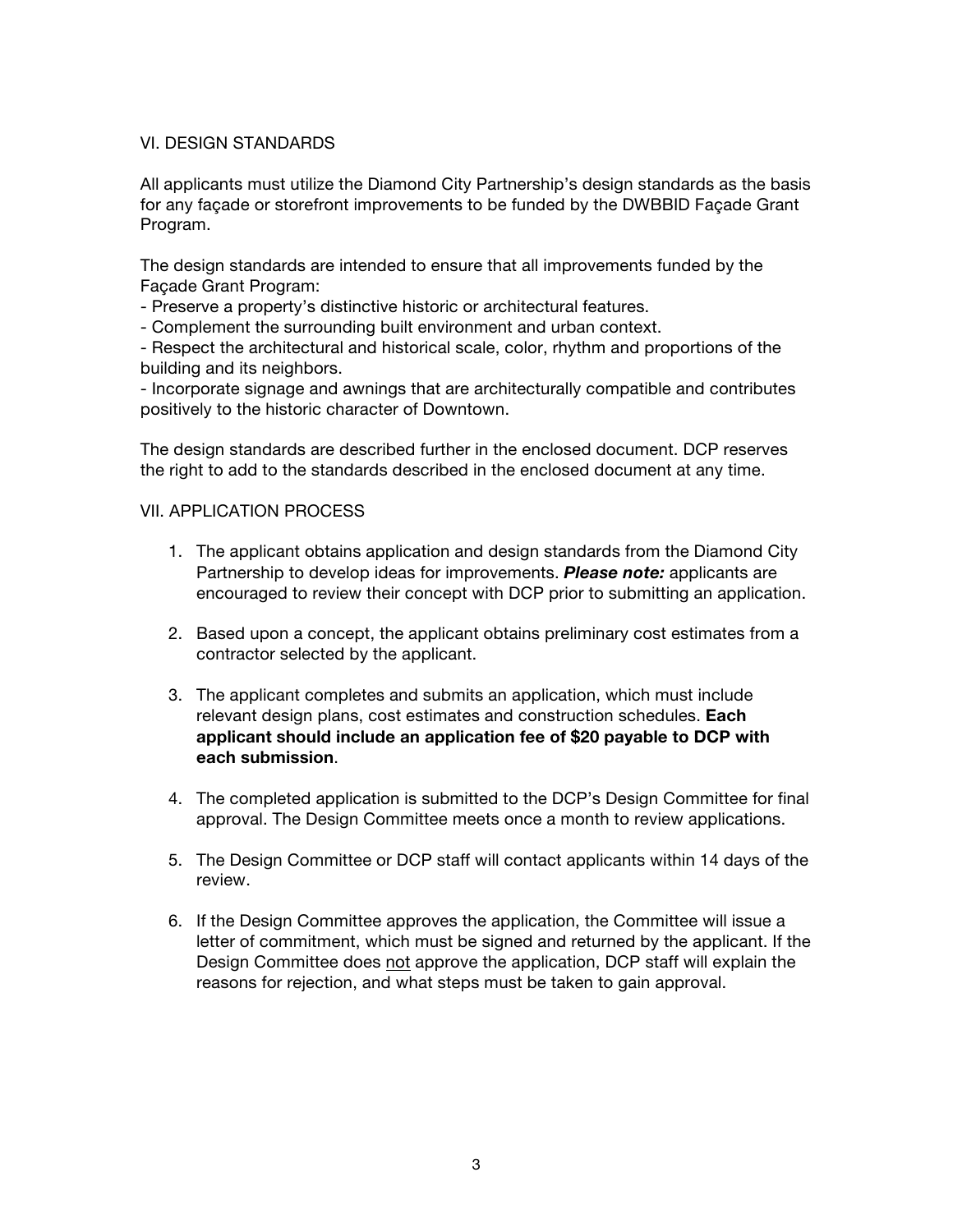#### VIII. POST-APPLICATION PROCESS

- 1. Funded projects must be started within three months of Design Committee approval and completed within 12 months of Design Committee approval.
- 2. Any changes in the approved work specifications must be approved by the Design Committee. Those approved changes to the specifications will be attached to the original applications dated and signed by DCP staff. Deviations from an approved plan may disqualify the applicant from this program.
- 3. The applicant must provide DCP staff with proof that the work has been completed according to the approved plan before any Façade Grant payment will be issued to the applicant. Therefore, applicants' matching funds must be used to make any initial payments to a contractor for work performed under this program. DWBBID Façade Grant money will not be released until the completed work is approved by DCP.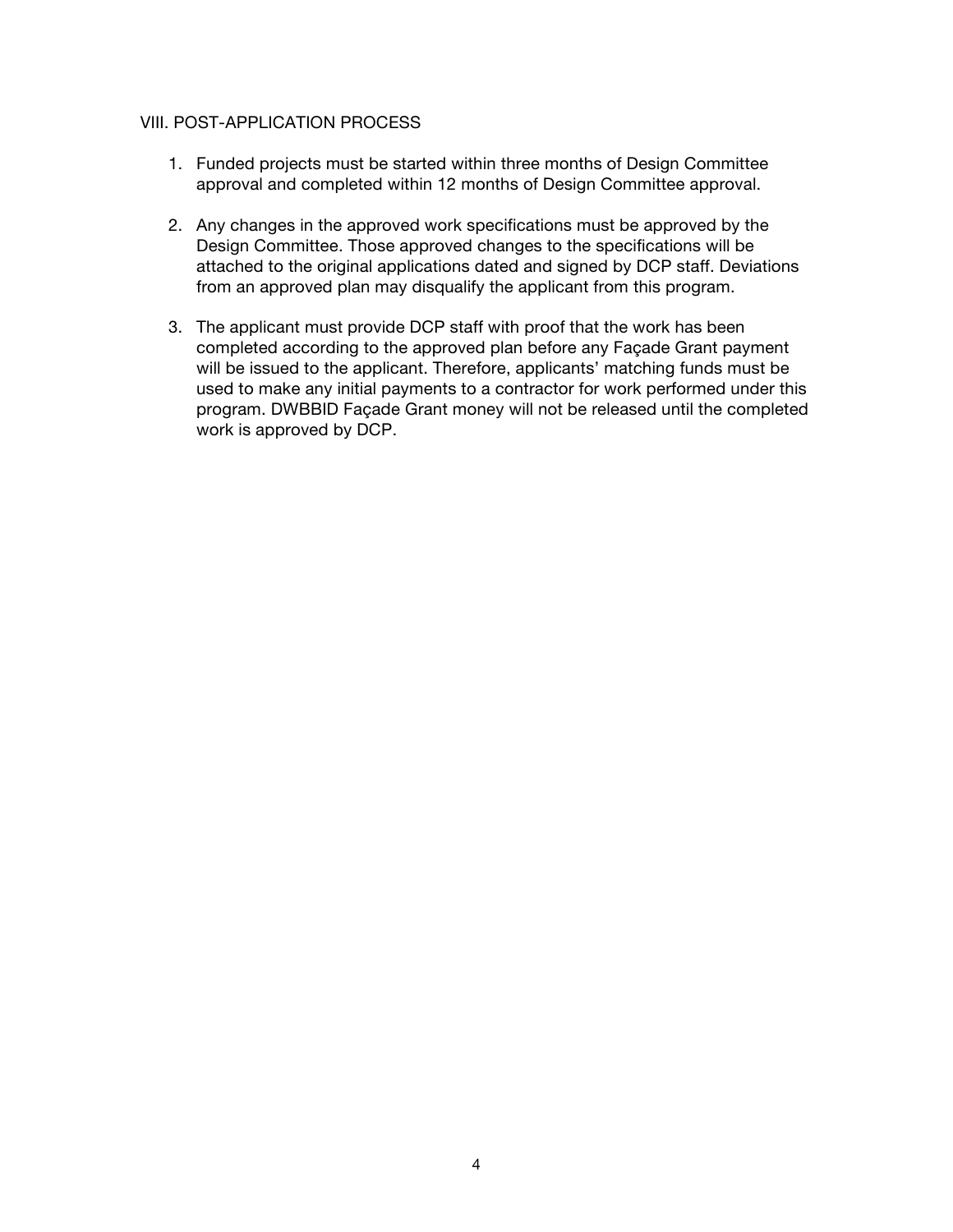### DOWNTOWN WILKES-BARRE BUSINESS IMPROVEMENT DISTRICT 2015-16 DWBBID FACADE GRANT APPLICATION

| Subject business or                                                                                                                                                                                                                                                                                                                                                                                                 |                         |
|---------------------------------------------------------------------------------------------------------------------------------------------------------------------------------------------------------------------------------------------------------------------------------------------------------------------------------------------------------------------------------------------------------------------|-------------------------|
| Address of subject                                                                                                                                                                                                                                                                                                                                                                                                  |                         |
|                                                                                                                                                                                                                                                                                                                                                                                                                     |                         |
|                                                                                                                                                                                                                                                                                                                                                                                                                     |                         |
| Property owner                                                                                                                                                                                                                                                                                                                                                                                                      |                         |
| Property owner<br>address:____________<br>Property owner phone:                                                                                                                                                                                                                                                                                                                                                     |                         |
|                                                                                                                                                                                                                                                                                                                                                                                                                     |                         |
| <b>Brief Project Description:</b>                                                                                                                                                                                                                                                                                                                                                                                   |                         |
| ,我们也不能在这里的时候,我们也不能在这里的时候,我们也不能会在这里的时候,我们也不能会在这里的时候,我们也不能会在这里的时候,我们也不能会在这里的时候,我们也不                                                                                                                                                                                                                                                                                                                                   |                         |
| ,我们也不能在这里的时候,我们也不能在这里的时候,我们也不能会在这里的时候,我们也不能会在这里的时候,我们也不能会在这里的时候,我们也不能会在这里的时候,我们也不                                                                                                                                                                                                                                                                                                                                   |                         |
|                                                                                                                                                                                                                                                                                                                                                                                                                     |                         |
| Required Attachments (check all that are attached):<br>_____ Copies of bids/cost estimates for proposed work<br>_____ Paint color or material sample, if applicable<br>____ Facade plan or other applicable diagrams, sketches, pictures, etc.<br>Budget worksheet (on reverse)<br>Current photograph(s) of building<br>Letter allowing exterior improvements if not the building owner<br>Application fee: \$20.00 |                         |
| <b>Estimated Total Project Cost:</b><br><b>Estimated Eligible Expenses:</b><br><b>Amount of Request:</b><br>(Not to exceed 50% of eligible expenses, \$2,500.00 maximum award)                                                                                                                                                                                                                                      | (From budget worksheet) |